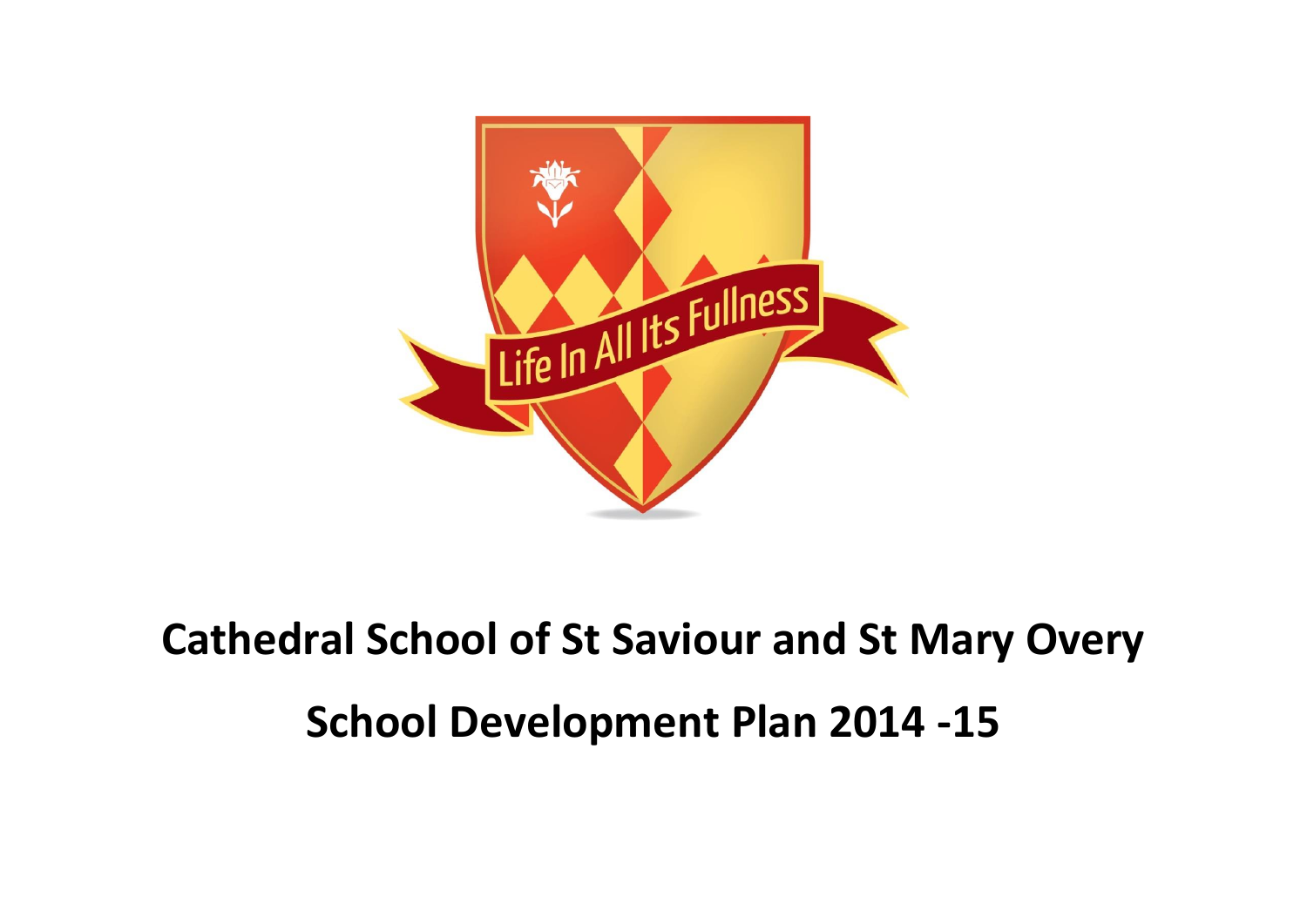# **Our Mission Statement**

Cathedral School strives to provide an attractive, safe well ordered, child centred place of learning within a Christian context. Maintaining and sustaining the highest standards of teaching and learning is the key concern of governors and staff. The school seeks to work positively with parents and carers to fulfil the school's expectation that all learners are enabled to achieve at the highest level of which they are capable.

As a Church of England Voluntary Aided School, Christian values are built into the ethos. There is a daily act of collective worship, which encourages spiritual development and a mutual understanding of life together.

We place a strong emphasis on positive mutual understanding partnerships between home and school, the Governing Body and Parish life. We attach a high priority to active involvement, building a sense of community, by providing a model of service to all.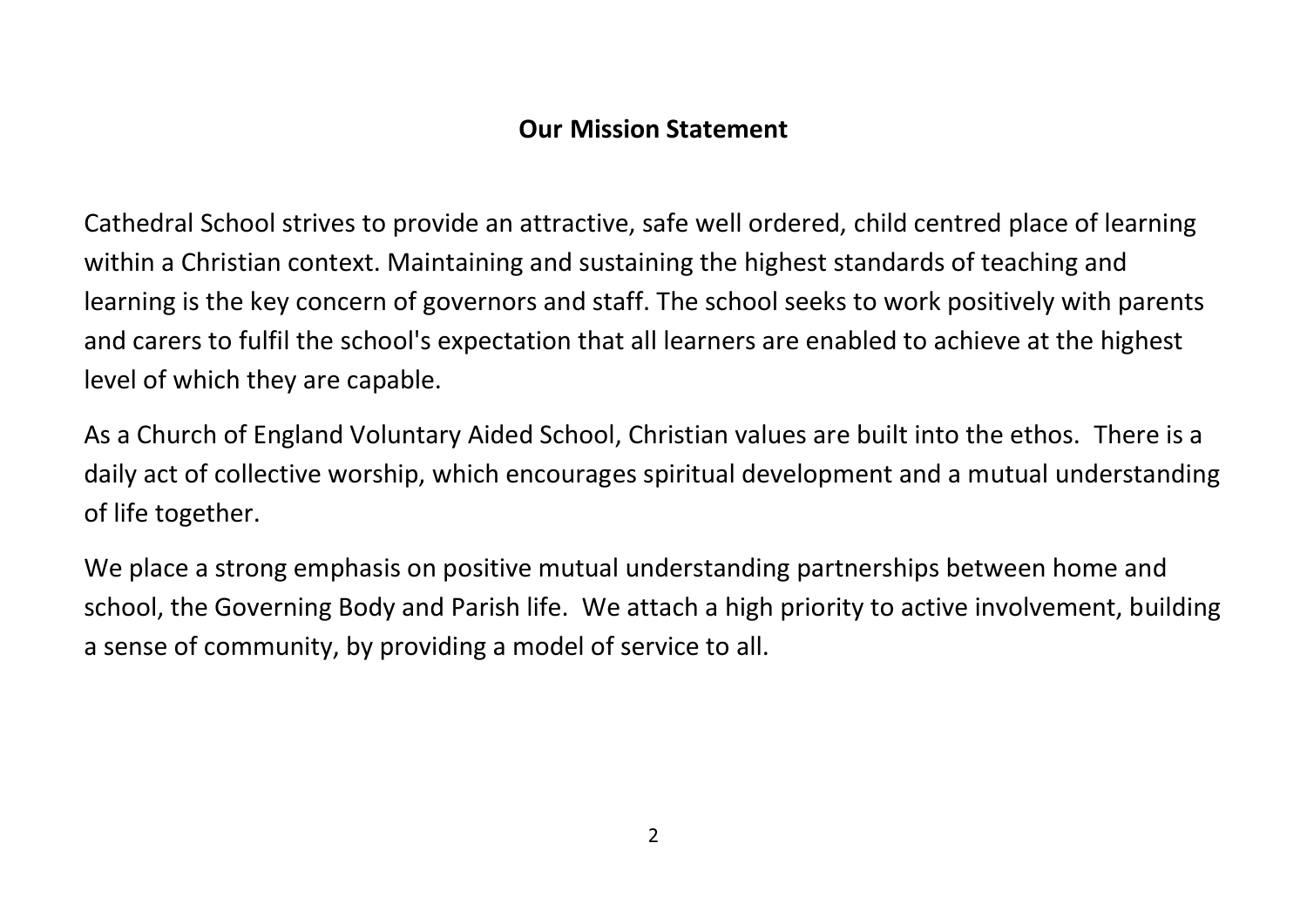# **Achievement and Progress at Cathedral School**

#### **Ofsted Outstanding Grade Descriptors**

- Pupils make substantial and sustained progress throughout year groups across many subjects, including English and mathematics, and learn exceptionally well.
- From each different starting point, the proportions of pupils making expected progress and the proportions exceeding expected progress in English and in mathematics are high compared with national figures. For disadvantaged pupils, the proportions are similar to, or are rapidly approaching, those for **other pupils nationally** and in the school.
- " The attainment and progress of disadvantaged pupils at least match or are rapidly approaching<sup>1</sup> those of **other pupils nationally** and in the school.
- **Pupils read widely and often across all subjects to a high standard.**
- Pupils acquire knowledge and develop and apply a wide range of skills to great effect in reading, writing, communication and mathematics. They are exceptionally well prepared for the next stage in their education, training or employment.
- Pupils, including those in sixth form provision and those in the Early Years Foundation Stage, acquire knowledge quickly and develop their understanding rapidly in a wide range of different subjects across the curriculum.
- The learning of groups of pupils, particularly those who are disabled, those who have special educational needs, disadvantaged pupils and the most able, is consistently good or better.
- The standards of attainment of almost all groups of pupils are likely to be at least in line with national averages with many pupils attaining above this. In exceptional circumstances, an outstanding grade can be awarded where standards of attainment of any group of pupils are below those of all pupils nationally, but the gap is closing rapidly, as shown by trends in a range of attainment indicators. This may include attainment in reading.

## **Links to United Nations Convention on the Rights of the Child**

Article 28

 $\overline{a}$ 

You have the right to a good quality education. You should be encouraged to go to school to the highest level you can.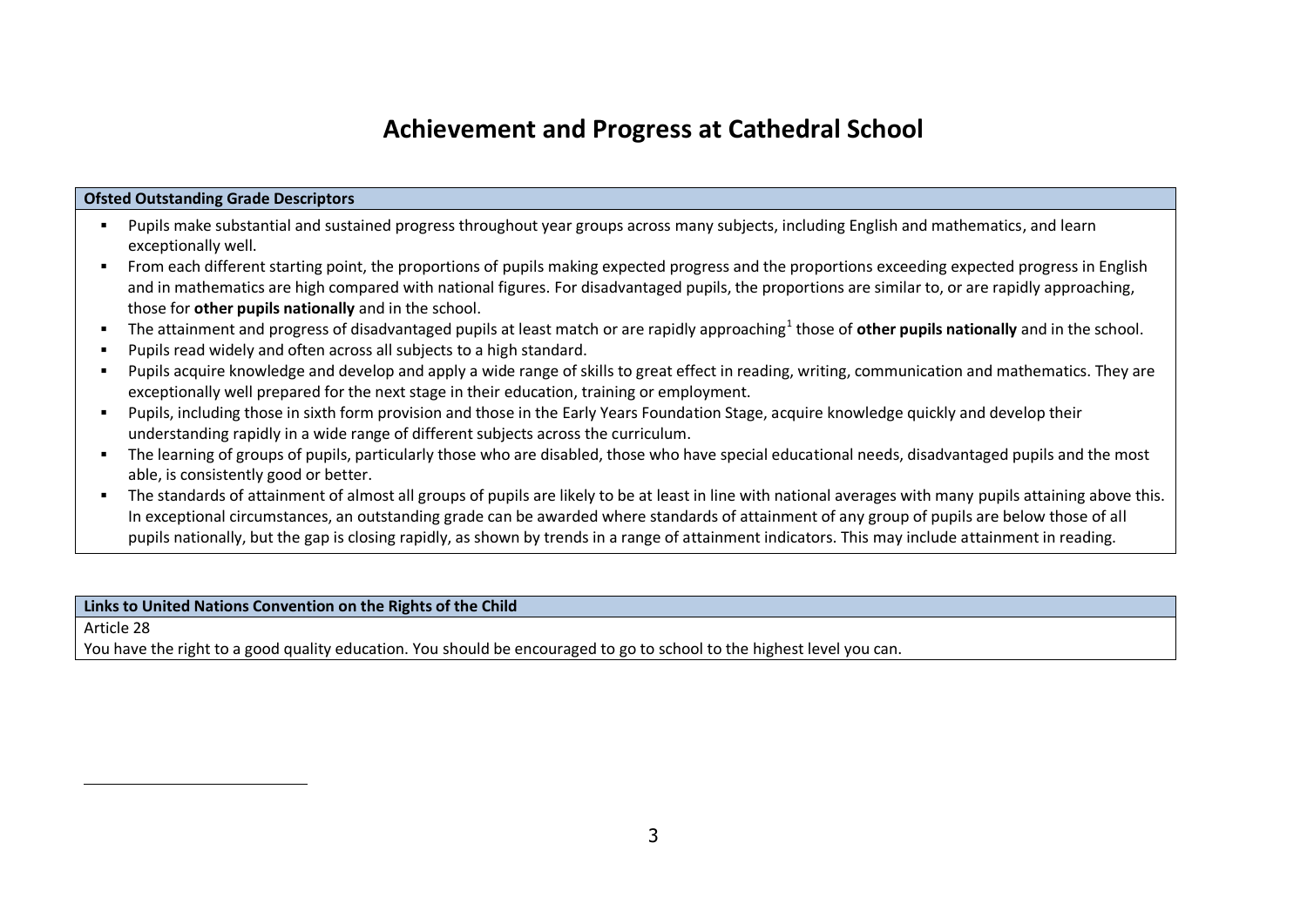| SDP Priority: To continue to close the gap in achievement for identified children or groups                                                                                                                                                |                                                                                                                                                         |                                                                               |
|--------------------------------------------------------------------------------------------------------------------------------------------------------------------------------------------------------------------------------------------|---------------------------------------------------------------------------------------------------------------------------------------------------------|-------------------------------------------------------------------------------|
| <b>Success Criteria</b>                                                                                                                                                                                                                    | <b>Sources of evidence:</b>                                                                                                                             | Time scale:                                                                   |
| Groups/children at risk of<br>underachievement are identified quickly<br>Groups/children at risk of<br>underachievement receive appropriate<br>support<br>100% of groups/children at risk of                                               | School assessment data<br>Provision map<br>Intervention planning<br><b>Pupil Progress Meeting minutes</b><br>Case studies<br>Inclusion Mark application | <b>July 2015</b>                                                              |
| underachievement make more than<br>expected progress unless they have<br>specific/complex needs<br>Children eligible for pupil premium make<br>п.<br>progress that is in line with other pupils in<br>the school or rapidly approaching it | <b>People Responsible:</b><br>Assessment leader<br><b>SENCO</b><br><b>SLT</b><br><b>SEN Governor</b><br>Class teachers                                  | <b>Finance:</b><br><b>Training</b><br>Release time for Pupil Progress Meeting |
| <b>Evaluation: February 2015</b>                                                                                                                                                                                                           |                                                                                                                                                         |                                                                               |

| EVAIWALIOIII I CWI MAI Y EUILU |        |  |
|--------------------------------|--------|--|
| Action                         | Impact |  |
|                                |        |  |
|                                |        |  |

| SDP Priority: To empower all staff to identify and effectively support the different groups in their class |                                       |                  |
|------------------------------------------------------------------------------------------------------------|---------------------------------------|------------------|
| <b>Success Criteria:</b>                                                                                   | <b>Sources of evidence:</b>           | Time scale:      |
| 100% of class teachers and support staff<br>$\blacksquare$                                                 | School assessment data                | <b>July 2015</b> |
| are able to identify groups/individuals                                                                    | Provision map                         |                  |
| within their class and are able to support                                                                 | <b>Class Planning</b>                 |                  |
| them appropriately                                                                                         | <b>Pupil Progress Meeting minutes</b> |                  |
| 100% of children make at least expected<br>$\blacksquare$                                                  | Staff survey                          |                  |
| progress and a significant proportion                                                                      | Learning walk evaluation              |                  |
| exceed expected progress unless they                                                                       | Pupil Premium page of website         |                  |
| have specific/complex needs or in                                                                          | <b>People Responsible:</b>            | Finance:         |
| exceptional circumstances                                                                                  | Assessment leader                     | <b>Training</b>  |
| Learning walks focusing on<br>$\blacksquare$                                                               | <b>SENCO</b>                          |                  |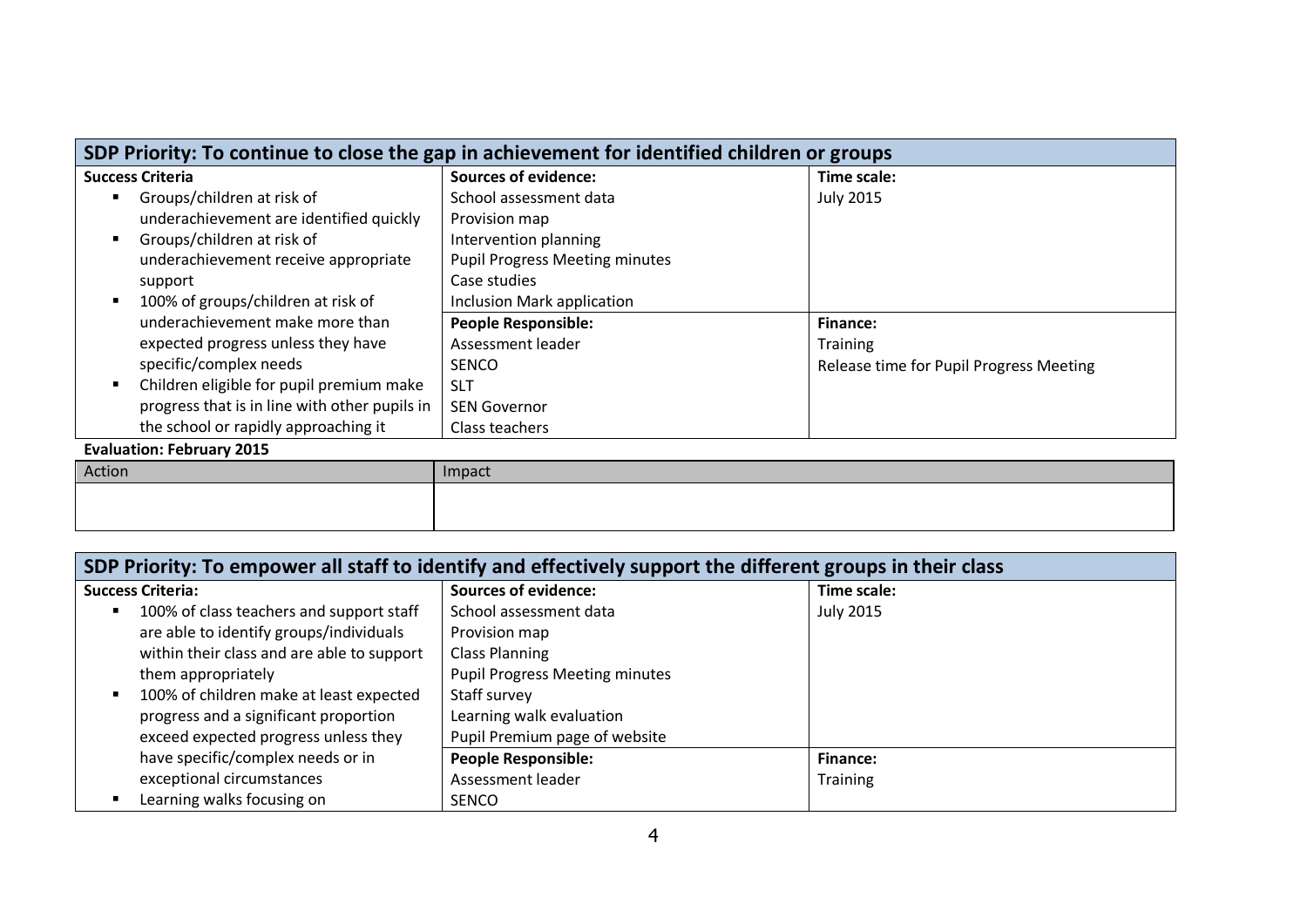| ethnicity/diversity demonstrate that      | -SLT                | Release time for Pupil Progress Meeting |
|-------------------------------------------|---------------------|-----------------------------------------|
| Cathedral School is a positive            | <b>SEN Governor</b> |                                         |
| environment for all groups of children in |                     |                                         |
| school                                    |                     |                                         |

| Action | Impact |
|--------|--------|
|        |        |
|        |        |
|        |        |

## **SDP Priority: To develop a whole school assessment tracking system for the new curriculum and educate the whole school community on its effective use.**

| <b>Success Criteria</b>                    | Sources of evidence:            | Time scale:      |
|--------------------------------------------|---------------------------------|------------------|
| Pupils continue to have a clear            | Parent questionnaire            | <b>July 2015</b> |
| understanding of their attainment,         | <b>Newsletters</b>              |                  |
| progress and next steps at an age-         | <b>Pupil Questionnaire</b>      |                  |
| appropriate level                          | Parents Evening sheets          |                  |
| Parents have a clear understanding of      | Responses to marking            |                  |
| their child's attainment, progress and     |                                 |                  |
| next steps                                 | <b>People Responsible:</b>      | Finance:         |
| Governors continue to use data to          | SLT, subject leaders, governors |                  |
| challenge school leaders                   |                                 |                  |
| 100% of teachers and support staff are     |                                 |                  |
| able to identify groups/individuals within |                                 |                  |
| their class and can support them           |                                 |                  |
| appropriately                              |                                 |                  |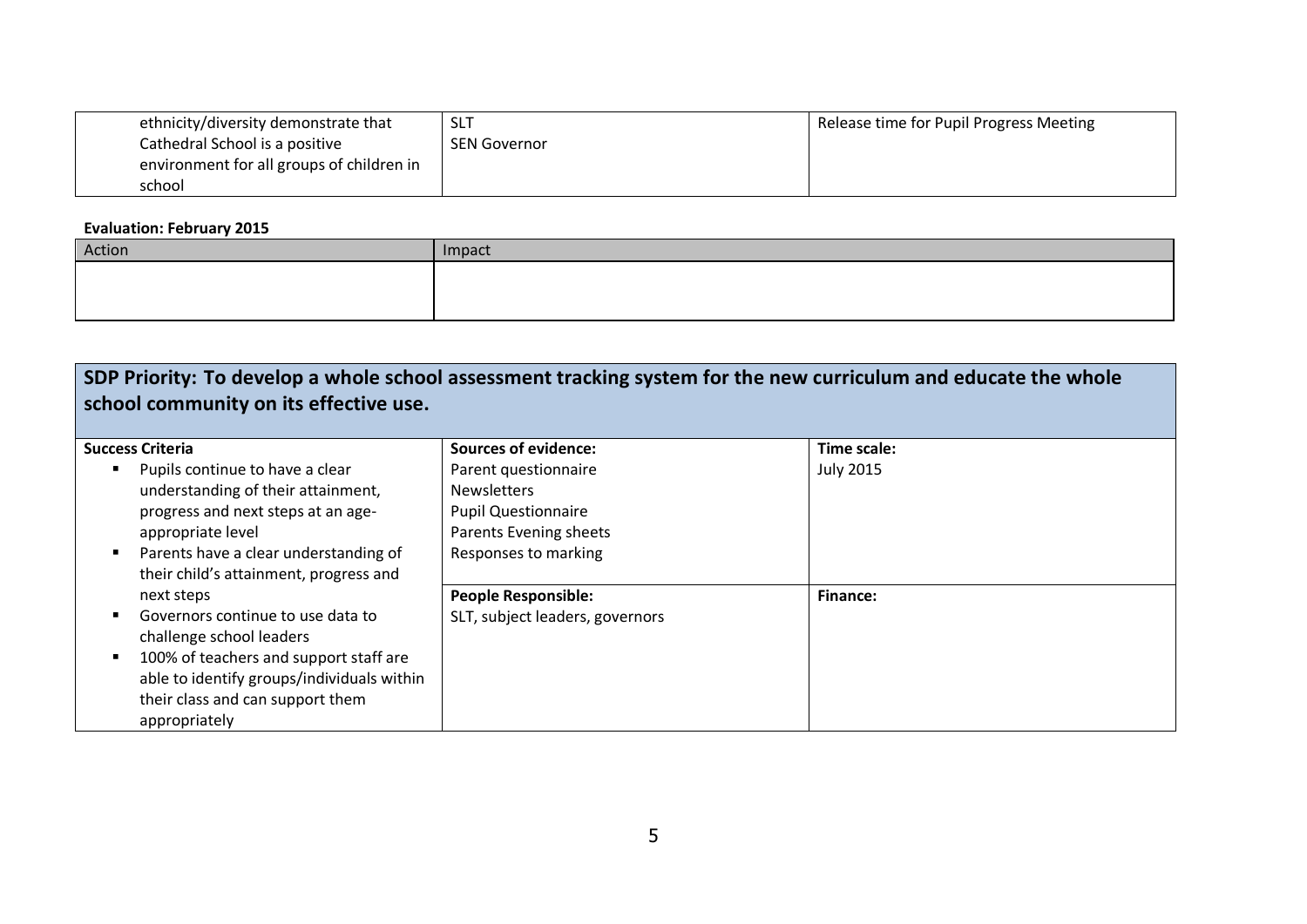| Action | Impact |
|--------|--------|
|        |        |
|        |        |
|        |        |
|        |        |

| SDP Priority: To ensure literacy and numeracy interventions continue to be effective |                                       |                                    |
|--------------------------------------------------------------------------------------|---------------------------------------|------------------------------------|
| <b>Success Criteria</b>                                                              | <b>Sources of evidence:</b>           | Time scale:                        |
| All support staff attend intervention                                                | School assessment data                | <b>July 2015</b>                   |
| training and implement aspects of their                                              | Provision map                         |                                    |
| training                                                                             | Intervention planning                 |                                    |
| 100% of children who are part of an                                                  | <b>Pupil Progress Meeting minutes</b> |                                    |
| intervention exceed expected progress                                                | <b>Staff Survey</b>                   |                                    |
| during the intervention unless they have                                             | <b>People Responsible:</b>            | Finance:                           |
| specific/complex needs.                                                              | <b>SENCO</b>                          | TA training                        |
|                                                                                      | <b>SLT</b>                            | Resources to deliver interventions |
|                                                                                      | <b>SEN Governor</b>                   |                                    |

| Action | Impact |
|--------|--------|
|        |        |
|        |        |
|        |        |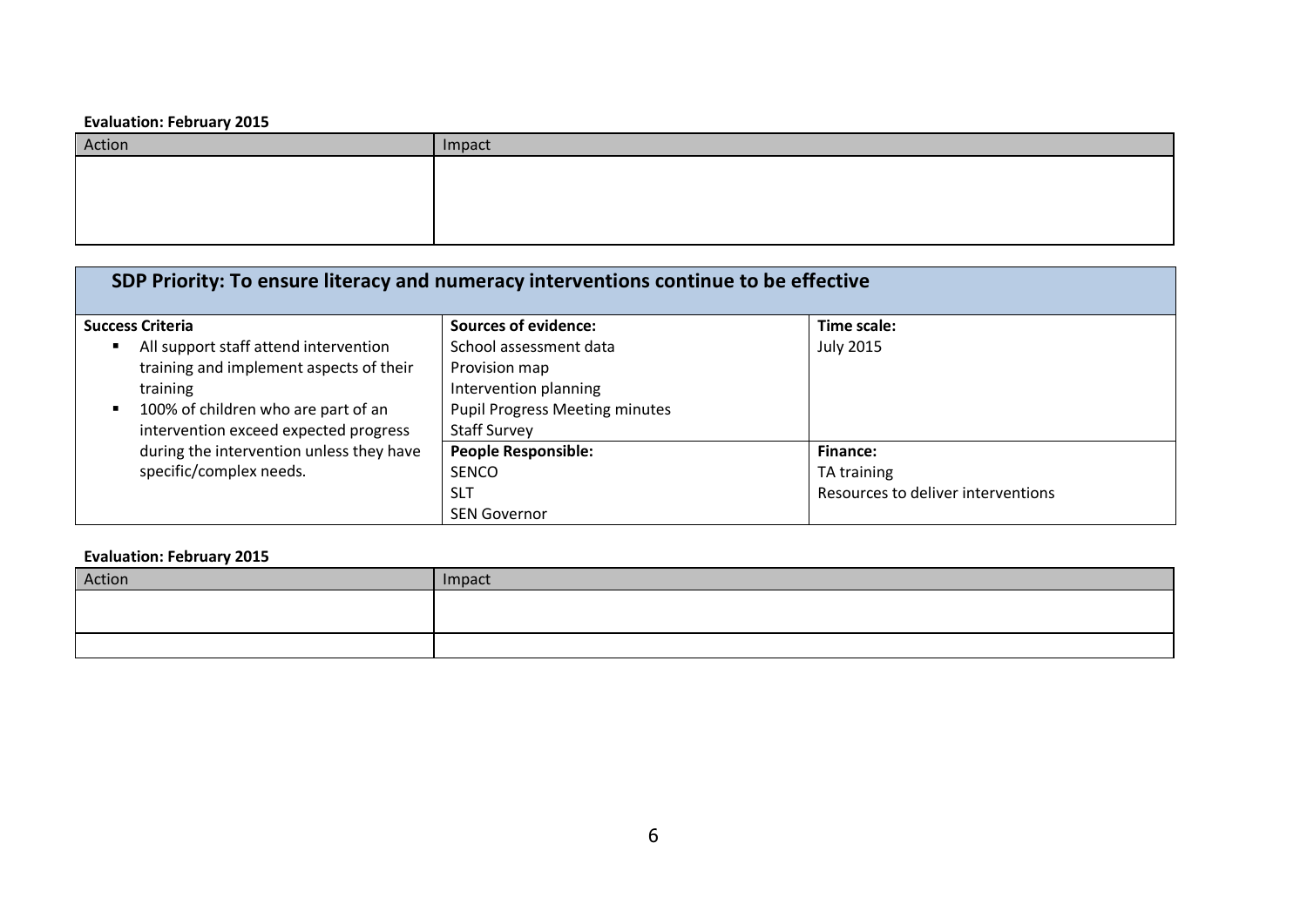# **Quality of Teaching at Cathedral School**

#### **Ofsted Outstanding Grade Descriptors**

- Much teaching over time in all key stages and most subjects is outstanding and never less than consistently good. As a result, almost all pupils currently on roll in the school, including disabled pupils, those who have special educational needs, disadvantaged pupils and the most able, are making sustained progress that leads to outstanding achievement.
- All teachers have consistently high expectations of all pupils. They plan and teach lessons that enable pupils to learn exceptionally well across the curriculum.
- **Teachers systematically and effectively check pupils' understanding throughout lessons, anticipating where they may need to intervene and doing so** with notable impact on the quality of learning.
- The teaching of reading, writing, communication and mathematics is highly effective and cohesively planned and implemented across the curriculum.
- Teachers and other adults authoritatively impart knowledge to ensure that pupils are engaged in learning and generate high levels of commitment to learning across the school.
- Consistently high quality marking and constructive feedback from teachers ensure that pupils make significant and sustained gains in their learning.
- Teachers use well-judged teaching strategies, including setting appropriate homework that, together with clearly directed and timely support and intervention, match pupils' needs accurately.

## **Links to United Nations Convention on the Rights of the Child**

Article 12

You have the right to give your opinion, and for adults to listen and take it seriously.

Article 28

You have the right to a good quality education. You should be encouraged to go to school to the highest level you can.

Article 29

Your education should help you use and develop your talents and abilities. It should also help you learn to live peacefully, protect the environment and respect other people.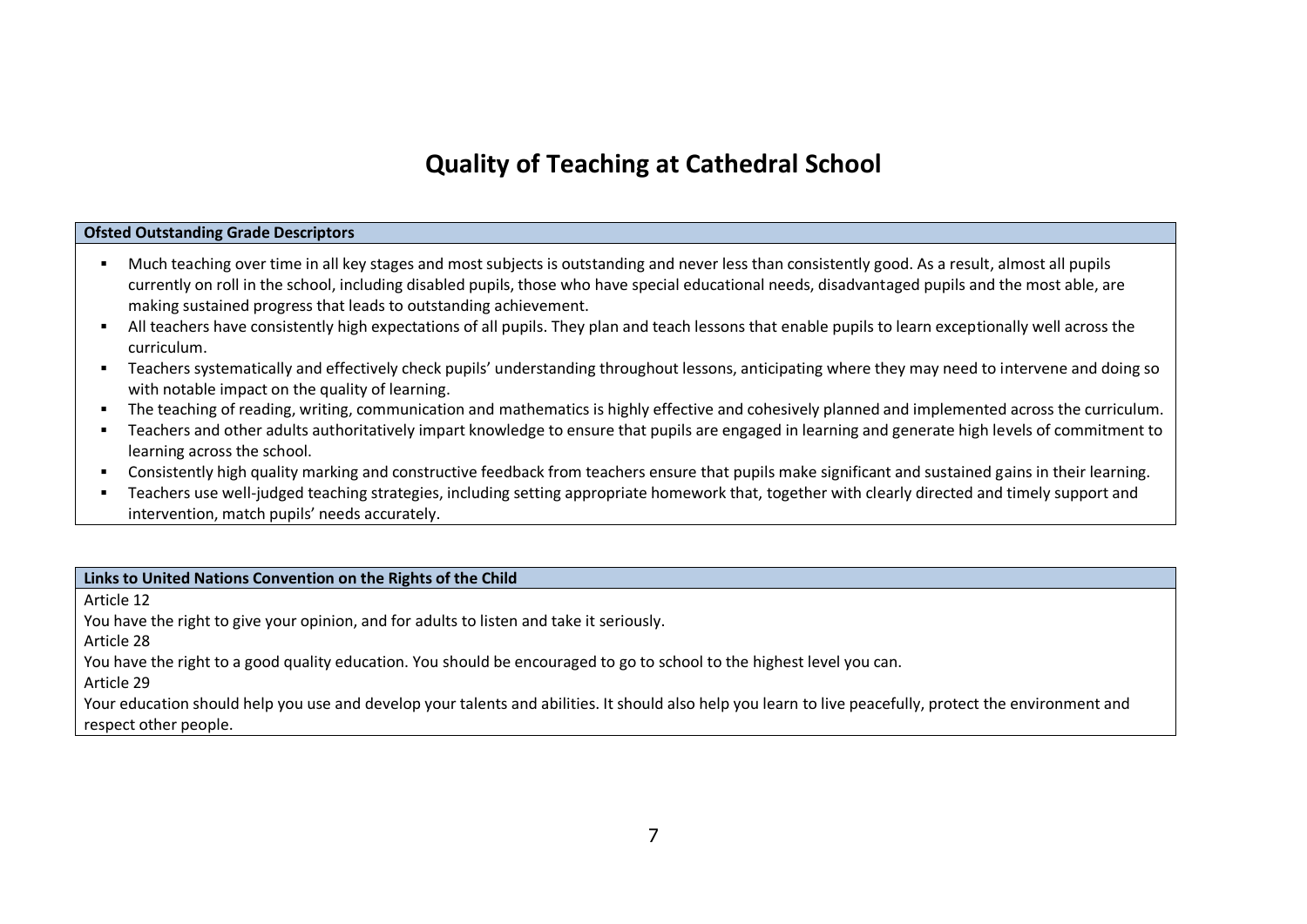| SDP Priority: To consolidate outstanding practice in literacy and numeracy                                                                                                                                                                                                                                                          |                                                                    |                                          |  |
|-------------------------------------------------------------------------------------------------------------------------------------------------------------------------------------------------------------------------------------------------------------------------------------------------------------------------------------|--------------------------------------------------------------------|------------------------------------------|--|
| <b>Success Criteria</b><br>100% of teaching observed is good and a                                                                                                                                                                                                                                                                  | <b>Sources of evidence:</b>                                        | Time scale:<br>On going                  |  |
| significant proportion is outstanding<br>All books demonstrate that children                                                                                                                                                                                                                                                        | In year data<br>Observation records                                |                                          |  |
| respond to feedback and that marking<br>gives clear next steps for learning                                                                                                                                                                                                                                                         | Work scrutiny evidence<br><b>People Responsible:</b><br><b>SLT</b> | <b>Finance:</b><br><b>Training</b>       |  |
| 100% of groups/children at risk of<br>underachievement make more than<br>expected progress unless they have<br>specific/complex needs<br>100% of children make at least expected<br>progress and a significant proportion<br>exceed expected progress unless they<br>have specific/complex needs or in<br>exceptional circumstances | Subject leaders<br>Subject governors                               | Release time to enable peer observations |  |

| Action | Impact |
|--------|--------|
|        |        |
|        |        |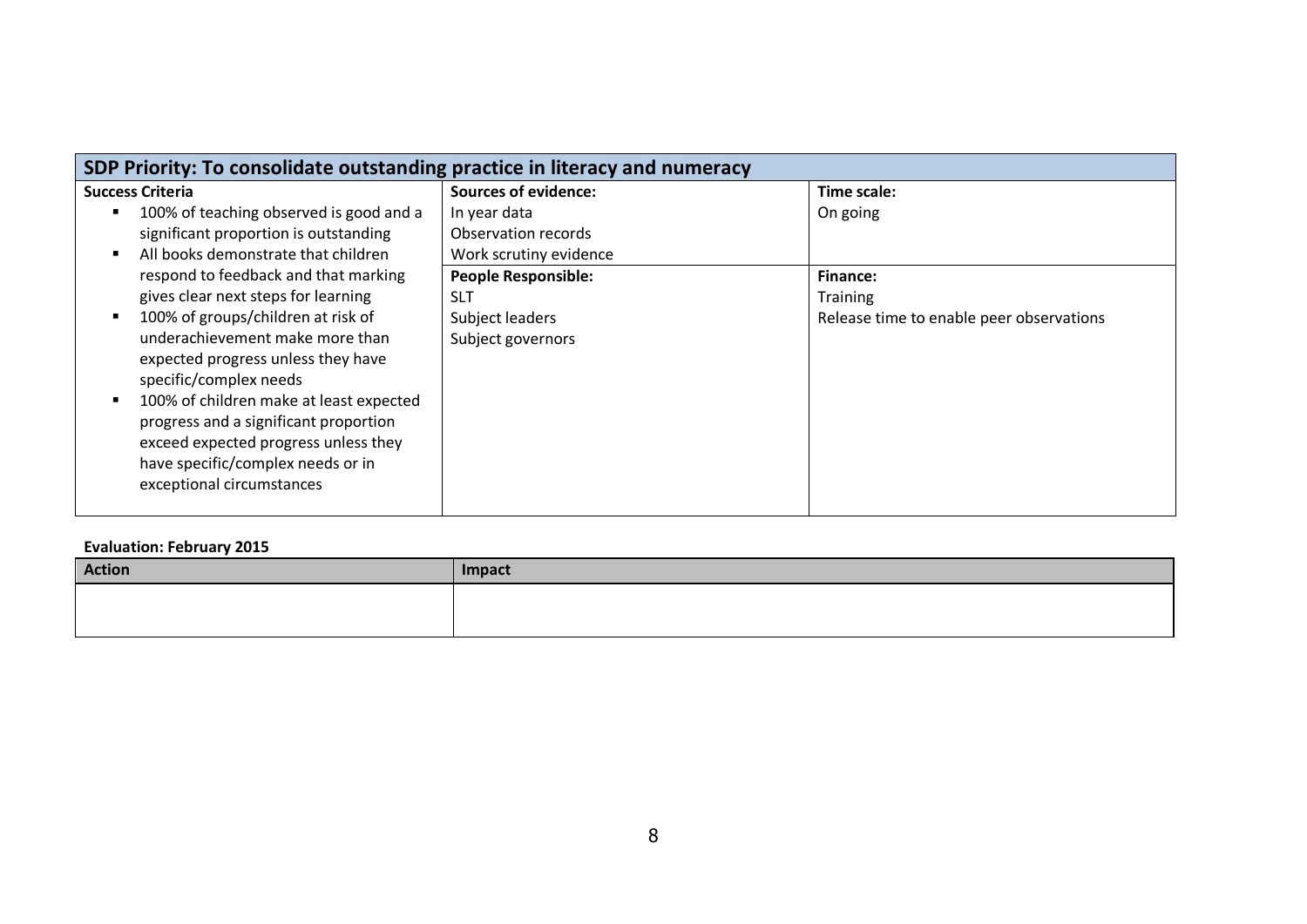| SDP Priority: To embed the new National Curriculum, ensuring pupils continue to be inspired and engaged.<br>Focus: Science, Humanities, PE, Art, DT, Computing, MFL                                                                                                                                      |                                                                                                                                 |                                 |  |
|----------------------------------------------------------------------------------------------------------------------------------------------------------------------------------------------------------------------------------------------------------------------------------------------------------|---------------------------------------------------------------------------------------------------------------------------------|---------------------------------|--|
| <b>Success Criteria</b><br>• See Teaching & Learning target<br>• Children are given opportunities to write<br>at length across the curriculum<br>. Work samples and pupil questionnaires<br>and pupil voice interviews demonstrate                                                                       | <b>Sources of evidence:</b><br>Curriculum Map<br>Planning and evaluation<br><b>Work Samples</b><br>Website<br>LA review reports | Time scale:<br><b>July 2015</b> |  |
| that the vast majority of pupils are<br>engaged and inspired by their learning<br>• 100% of children make at least expected<br>progress and a significant proportion<br>exceed expected progress across the<br>curriculum, unless they have<br>specific/complex needs or in<br>exceptional circumstances | SIP reports<br>People Responsible: SLT, subject leaders, class<br>teachers, support staff, governors                            | <b>Finance:</b>                 |  |

| Impact |
|--------|
|        |
|        |
|        |
|        |

| SDP Priority: To maintain the wide range of enrichment activities at lunchtimes and after school |                                                                       |                                               |                  |
|--------------------------------------------------------------------------------------------------|-----------------------------------------------------------------------|-----------------------------------------------|------------------|
|                                                                                                  | <b>Success Criteria</b><br><b>Sources of evidence:</b><br>Time scale: |                                               |                  |
|                                                                                                  | Clubs provide opportunities for                                       | Pupil surveys                                 | <b>July 2015</b> |
|                                                                                                  | independent study as well as curriculum                               | Feedback from teachers re improved quality of |                  |
|                                                                                                  | enrichment                                                            | homework                                      |                  |
|                                                                                                  | All children participate in extracurricular                           | Club registers                                |                  |
|                                                                                                  | enrichment activities for at least 2 terms                            | School blog demonstrating outcomes of after   |                  |
|                                                                                                  | Pupil feedback and evidence (blogs, work,                             | school and lunchtime enrichment activities    |                  |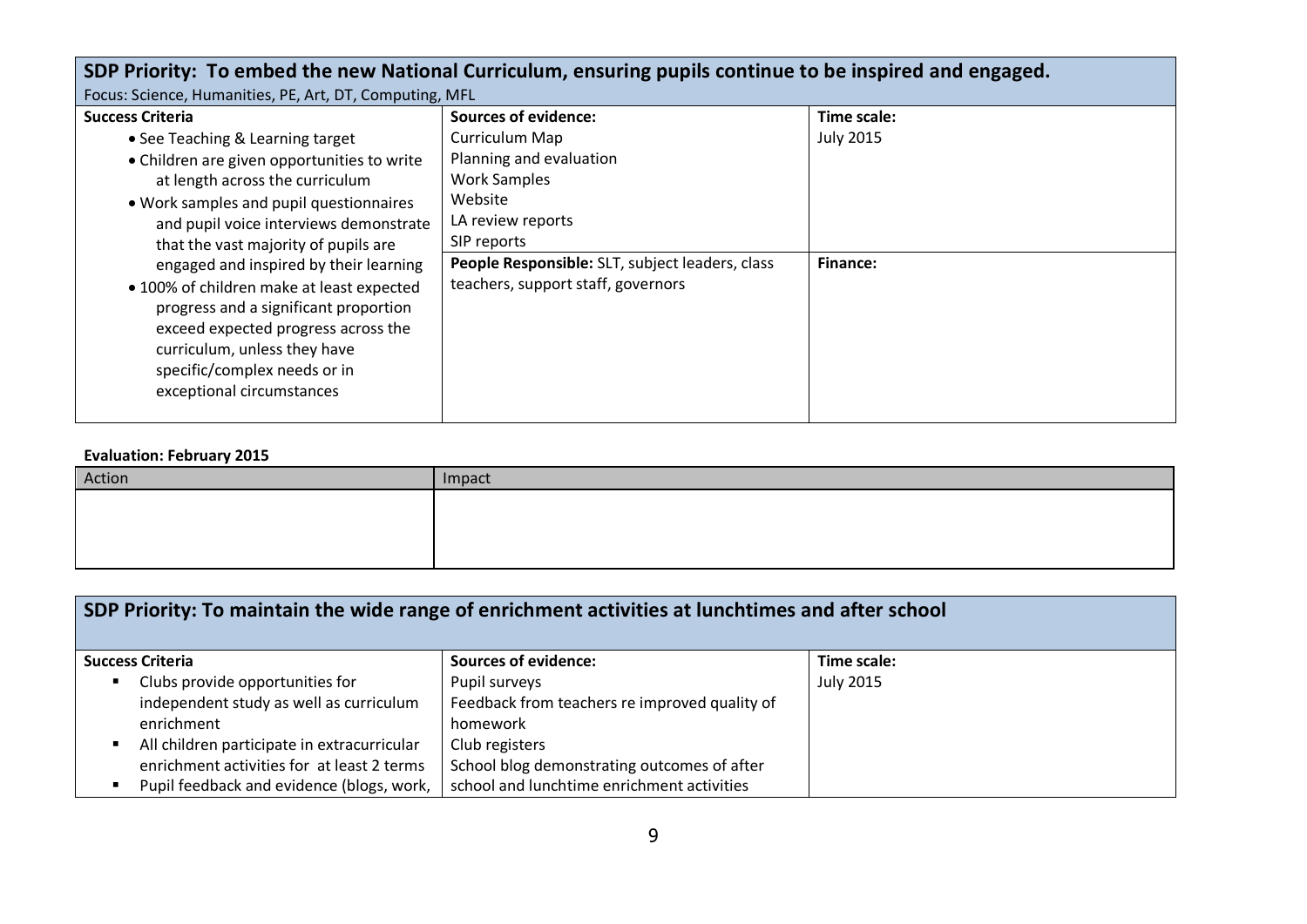| performances) demonstrate that children                                            | <b>People Responsible:</b> | <b>Finance:</b> |
|------------------------------------------------------------------------------------|----------------------------|-----------------|
| are receiving high quality curriculum<br>enrichment                                | <b>SLT</b>                 | Resources       |
| School staff continue to make sure all<br>children have equal access to enrichment |                            |                 |
| activities at lunchtimes and after school                                          |                            |                 |

| Action | Impact |
|--------|--------|
|        |        |

## **Teaching and Learning Targets for 2014-15**

**Numeracy:** 100% Good, significant proportion of teaching is Outstanding **Literacy:** 100% Good, significant proportion of teaching is Outstanding **Other:** 100% Good, significant proportion of teaching is Outstanding

\*Judgements based on observations, triangulated scrutiny of children's work, marking, classroom environment, planning and data.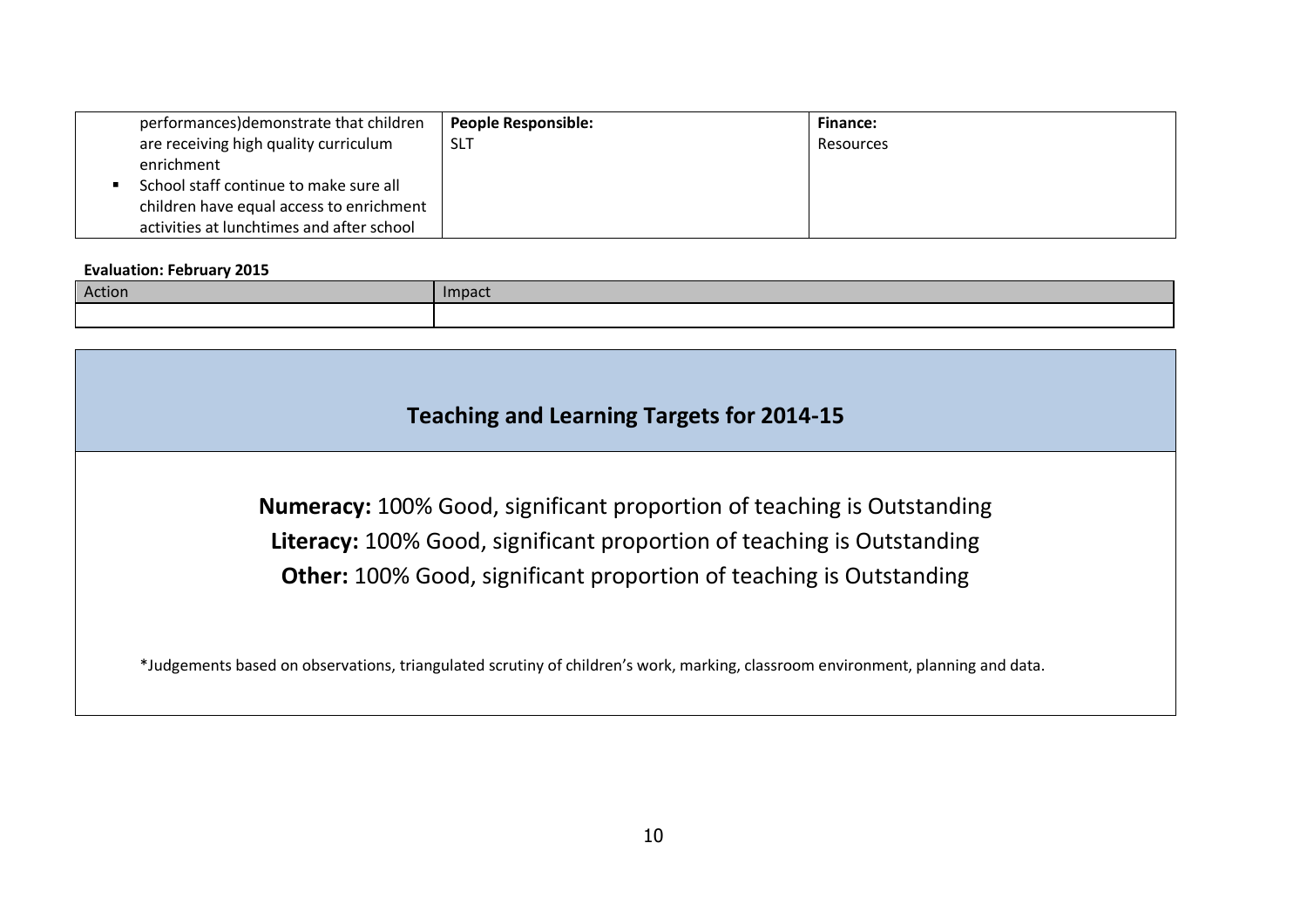# **Behaviour and Safety at Cathedral School**

## **Ofsted Outstanding Grade Descriptors**

- Pupils consistently display a thirst for knowledge and understanding and a love of learning, including when being taught as a whole class or working on their own or in small groups. This has a very strong impact on their progress in lessons.
- Pupils' attitudes to learning are of an equally high standard across subjects, years and classes and with different staff. Incidences of low-level disruption in lessons are extremely rare.
- **Parents, staff and pupils are unreservedly positive about both behaviour and safety. Pupils are keenly aware how good attitudes and behaviour <b>Parament Constant** contribute to school life, adult life and work.
- **Pupils' behaviour outside lessons is impeccable. Pupils' pride in the school is shown by their excellent conduct, manners and punctuality.**
- Pupils are fully aware of different forms of bullying, including cyber-bullying and prejudice-based bullying, and actively try to prevent it from occurring. Bullying and derogatory or aggressive language in all their forms are very rare and dealt with highly effectively.
- Pupils' excellent conduct and behaviour reflects the school's effective strategies to promote high standards; this makes a strong contribution to an exceptionally positive climate for learning. There are excellent improvements in behaviour over time for individuals or groups with particular behaviour needs.
- All groups of pupils are safe and feel safe in school and at alternative provision placements at all times. They understand very clearly what constitutes unsafe situations and are highly aware of how to keep themselves and others safe in different situations, including in relation to e-safety.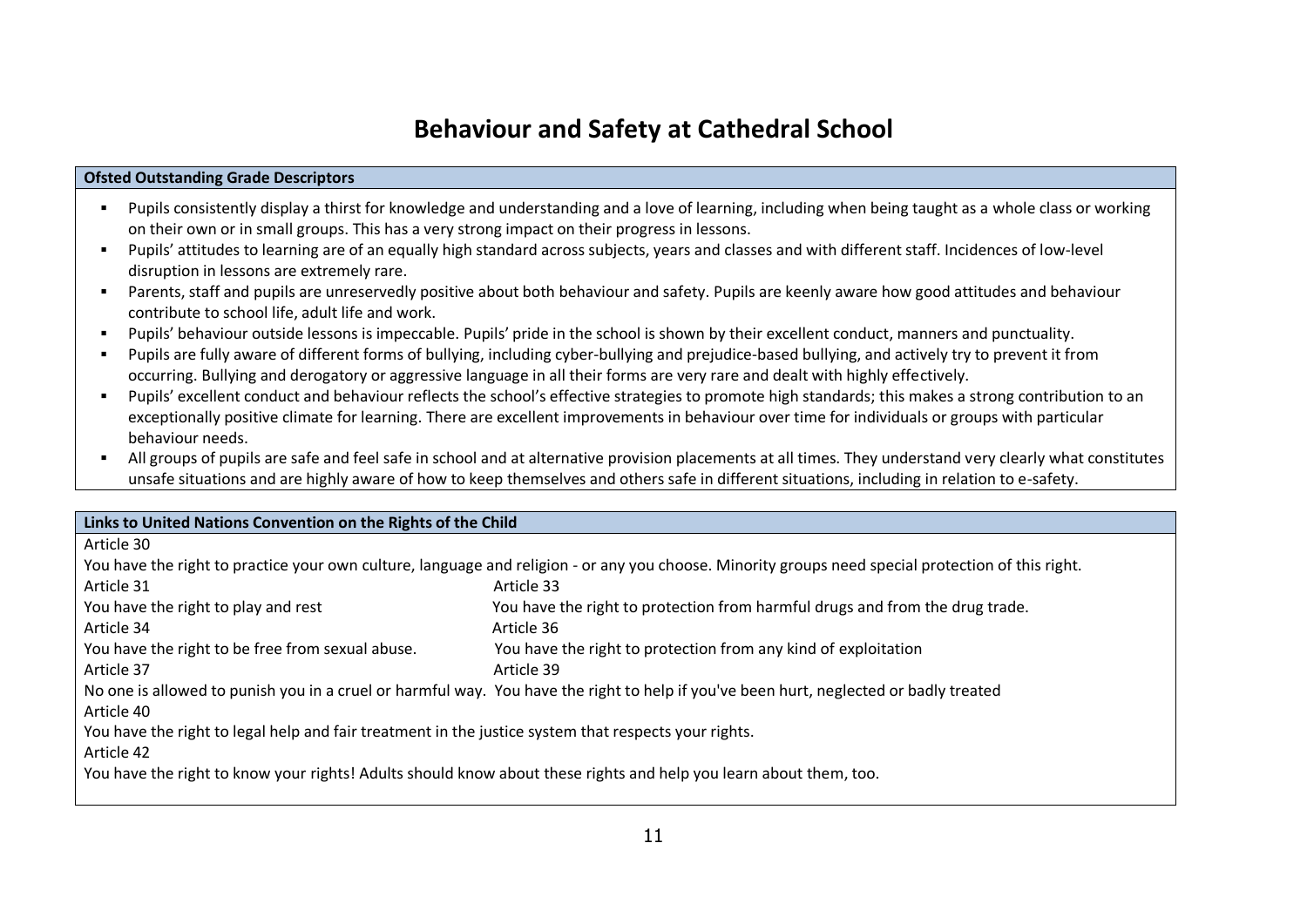| SDP Priority: To ensure pupils know how to stay safe in a range of contexts |                               |                  |
|-----------------------------------------------------------------------------|-------------------------------|------------------|
| <b>Success Criteria</b>                                                     | <b>Sources of evidence:</b>   | Time scale:      |
| Pupils can articulate how to safe on the                                    | Planning                      | <b>July 2015</b> |
| roads, the internet and at home                                             | Flecki Folder                 |                  |
| Number of "Staying Safe" Fleckies                                           | Pupil survey                  |                  |
| remains low (under 20)                                                      | <b>School and Class Blogs</b> |                  |
| Successful safeguarding audit by                                            | <b>People Responsible:</b>    | <b>Finance:</b>  |
| safeguarding champion or LA                                                 | <b>SLT</b>                    |                  |
| safeguarding officer                                                        | PSHE/Science subject leader   |                  |
| Risk assessments continue to ensure staff                                   | Health and Safety governor    |                  |
| safety                                                                      | Safeguarding governor         |                  |
| Medical Policy updated in line with new                                     |                               |                  |
| DfE guidance                                                                |                               |                  |

| Action | Impact |
|--------|--------|
|        |        |
|        |        |
|        |        |
|        |        |
|        |        |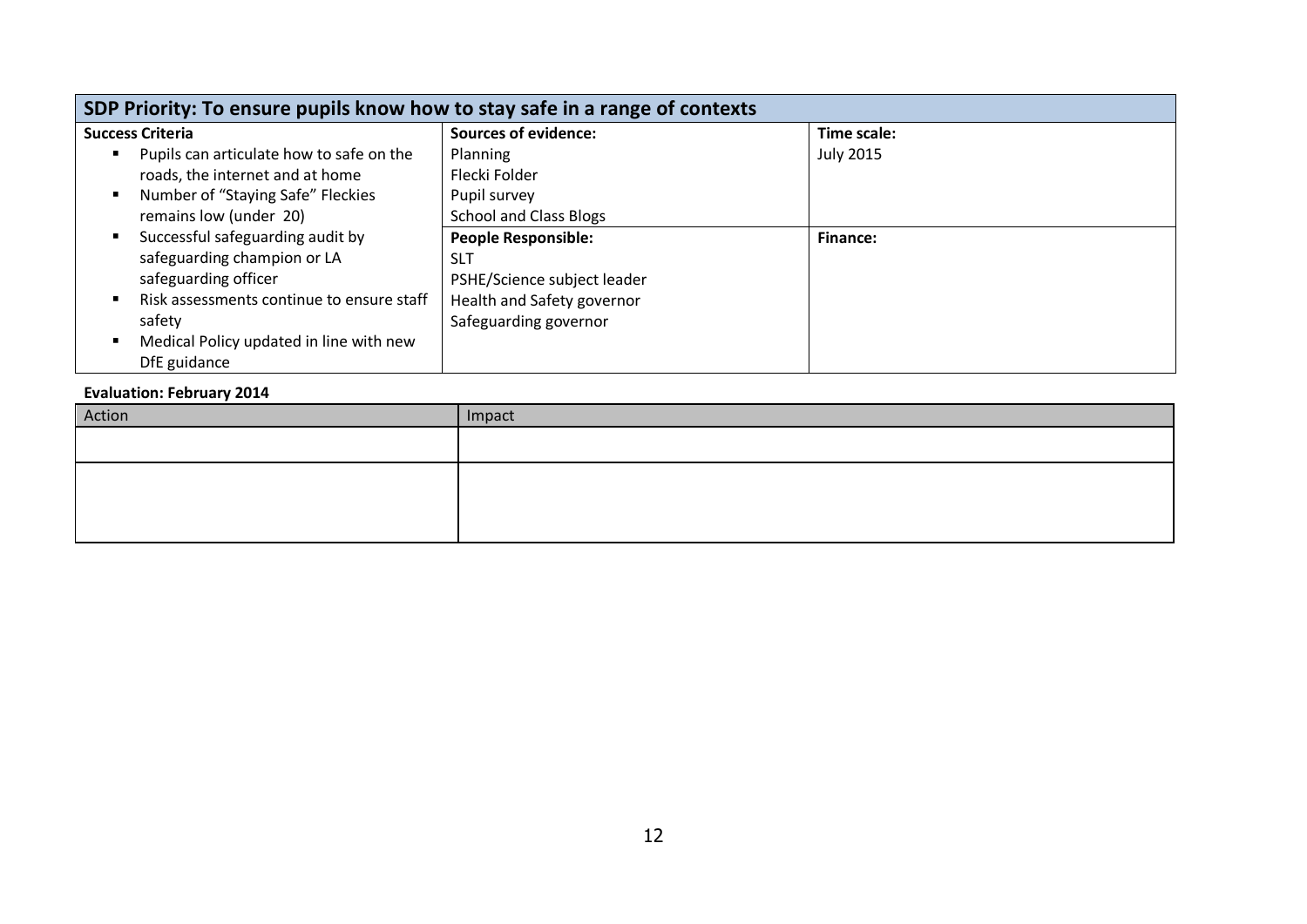# **Leadership and Management at Cathedral School**

## Ofsted Outstanding Grade Descriptors

- The pursuit of excellence in all of the school's activities is demonstrated by an uncompromising and highly successful drive to strongly improve, or maintain, the highest levels of achievement and personal development for all pupils over a sustained period of time.
- All leaders and managers, including those responsible for governance, are highly ambitious for the pupils and lead by example. They base their actions on a deep and accurate understanding of the school's performance and of staff and pupils' skills and attributes.
- Governors, or those with a similar responsibility, stringently hold senior leaders to account for all aspects of the school's performance.
- Excellent policies underpin practice that ensures that pupils have high levels of literacy, or pupils are making excellent progress in literacy.
- Leaders focus relentlessly on improving teaching and learning and provide focused professional development for all staff, especially those that are newly qualified and at an early stage of their careers. This is underpinned by searching performance management that encourages, challenges and supports teachers' improvement. As a result, the overall quality of teaching is at least consistently good and improving.
- The school's curriculum promotes and sustains a thirst for knowledge and understanding and a love of learning. It covers a wide range of subjects and provides opportunities for academic, technical and sporting excellence. It has a very positive impact on all pupils' behaviour and safety, and contributes very well to pupils' academic achievement, their physical well-being, and their spiritual, moral, social and cultural development.
- The school's actions have secured improvement in achievement for disadvantaged pupils, which is rising rapidly, including in English and mathematics.
- The school has highly successful strategies for engaging with parents to the benefit of pupils, including those who find working with the school difficult.
- Senior leaders in the school work to promote improvement across the wider system including, where applicable, with early years providers to raise the proportion of children who are well prepared to start school.
- The school is adept at identifying any child at risk of harm and engaging with partners to respond appropriately. Staff model professional standards in all of their work and demonstrate high levels of respect and courtesy for pupils and others.
- Through highly effective, rigorous planning and controls, governors ensure financial stability, including the effective and efficient management of financial resources such as the pupil premium funding. This leads to the excellent deployment of staff and resources to the benefit of all groups of pupils.
- Leaders have ensured that early years and/or sixth form provision is highly effective.

Links to United Nations Convention on the Rights of the Child

Article 3

All adults should do what is best for you. When adults make decisions, they should think about how their decisions will affect children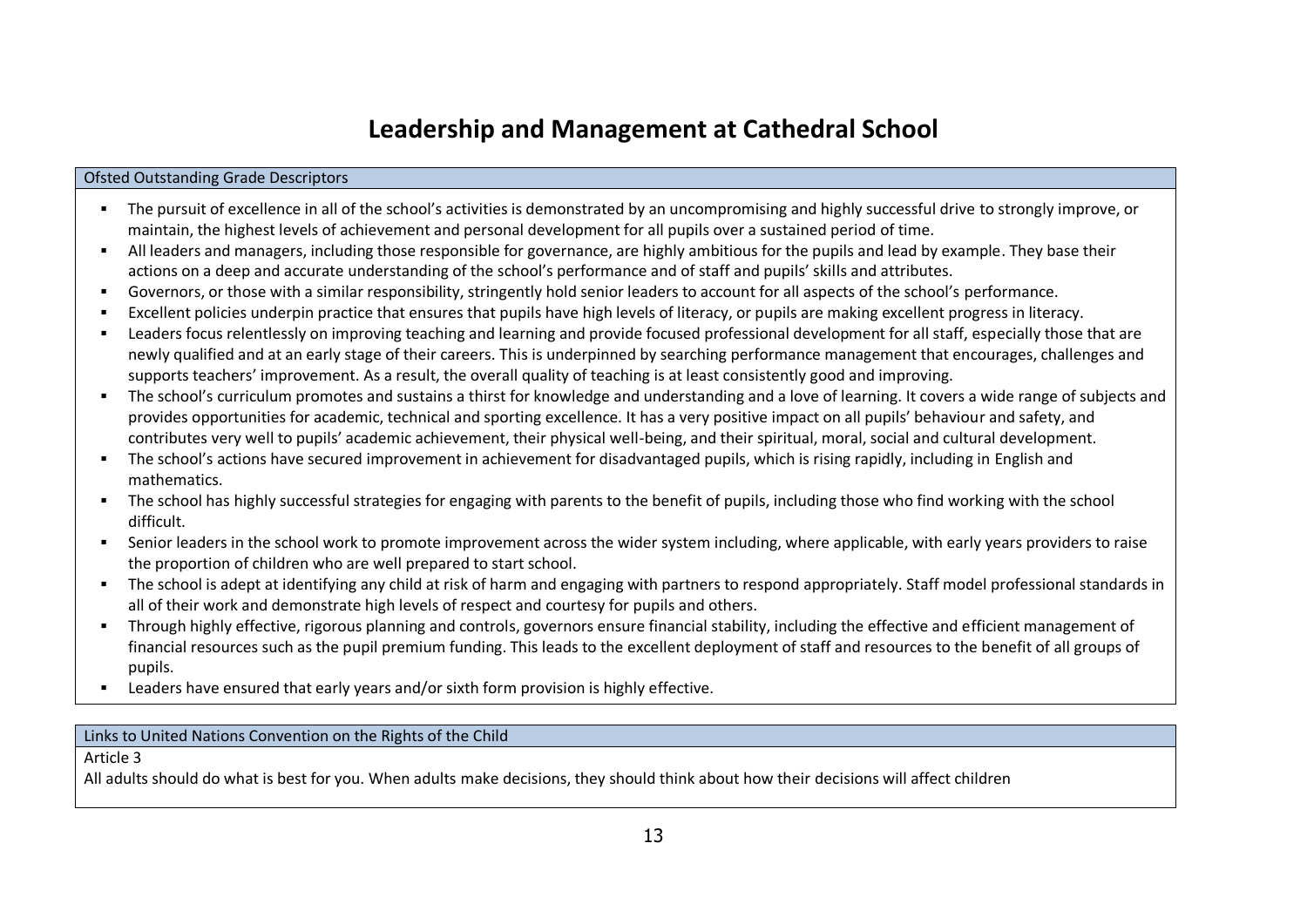| SDP Priority: To continue build leadership capacity within the school by continuing to work according to a distributed                                                                                                                                                                                                                                                                                                                                                                                                         |                                                                                                                                |                                   |
|--------------------------------------------------------------------------------------------------------------------------------------------------------------------------------------------------------------------------------------------------------------------------------------------------------------------------------------------------------------------------------------------------------------------------------------------------------------------------------------------------------------------------------|--------------------------------------------------------------------------------------------------------------------------------|-----------------------------------|
| model of leadership (including governors and children)                                                                                                                                                                                                                                                                                                                                                                                                                                                                         |                                                                                                                                |                                   |
| <b>Success Criteria</b><br>Middle leaders have opportunities to<br>$\blacksquare$<br>develop leadership skills<br>School provides high quality training<br>$\blacksquare$<br>including mentoring and modelling good<br>practice                                                                                                                                                                                                                                                                                                | <b>Sources of evidence:</b><br>SLT meeting minutes<br>Governors minutes and visit reports<br>School council minutes<br>Website | Time scale:<br><b>July 2015</b>   |
| Increased capacity to drive up standards<br>٠<br>through delegation and empowering<br>middle leaders<br>Governors challenge school leaders to<br>$\blacksquare$<br>ensure all children are making at least<br>good progress<br>Governors support SLT to put in place<br>$\blacksquare$<br>successful succession plans for SLT and GB<br>Pupils: Increased opportunities for pupils<br>$\blacksquare$<br>to develop leadership skills by increasing<br>role of school council, digital leaders and<br><b>Cathedral Captains</b> | <b>People Responsible:</b><br><b>SLT</b><br>Governors                                                                          | <b>Finance:</b><br>Training costs |

| Action | Impact |
|--------|--------|
|        |        |

| SDP Priority: Continue to support and build links with other schools. |                                        |                                           |                  |
|-----------------------------------------------------------------------|----------------------------------------|-------------------------------------------|------------------|
|                                                                       | <b>Success Criteria</b>                | <b>Sources of evidence:</b>               | Time scale:      |
|                                                                       | 2 Southwark Excellent Teachers support | LA/External reviews and reports regarding | <b>July 2015</b> |
|                                                                       | local teachers                         | schools being supported                   |                  |
|                                                                       | Successful showcasing events           | Feedback from showcasing events           |                  |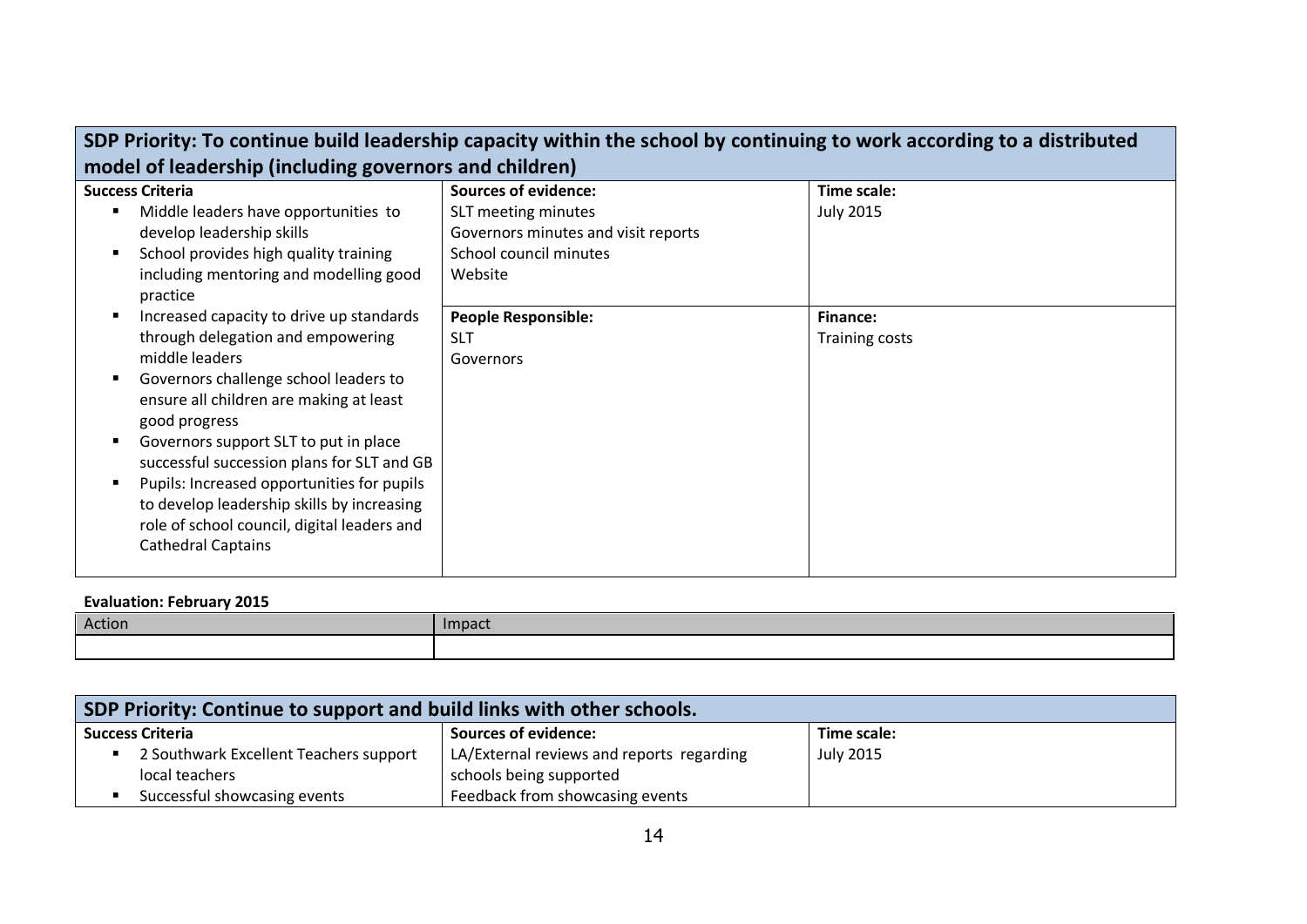| demonstrated by positive feedback from<br>participants<br>To support colleagues in local schools as                                                  | Paperwork from student teachers |                                            |
|------------------------------------------------------------------------------------------------------------------------------------------------------|---------------------------------|--------------------------------------------|
| part of our responsibility as an Eco Green                                                                                                           | <b>People Responsible:</b>      | <b>Finance:</b>                            |
| Flag school, Voices Foundation Beacon                                                                                                                | <b>SLT</b>                      | Release time for subject leaders and class |
| school and UNICEF Rights Respecting                                                                                                                  | Subject leaders                 | teachers                                   |
| School                                                                                                                                               | Subject governors               |                                            |
| Regular sporting events with<br>neighbouring schools<br>Work successfully with the LA to support<br>local schools requiring assistance to<br>improve |                                 |                                            |
| Successfully train students embarking on<br>a teaching career (working with<br>Roehampton Institute, LDBS SCITT, and a<br>local teaching school)     |                                 |                                            |

| Action | Impact |
|--------|--------|
|        |        |
|        |        |
|        |        |

| SDP Priority: Continue to meet the needs of all parents  |                                                    |             |
|----------------------------------------------------------|----------------------------------------------------|-------------|
| <b>Success Criteria</b>                                  | <b>Sources of evidence:</b>                        | Time scale: |
| Possibility of a breakfast and after school<br>$\bullet$ | Parent questionnaire responses                     | On going    |
| club explored and fed back to Governing                  | Minutes of PPR committee                           |             |
| Body                                                     | <b>Parent Forum Minutes</b>                        |             |
| Parent questionnaire shows an increase in                | Newsletters                                        |             |
|                                                          | Website (photos of parents participating in school |             |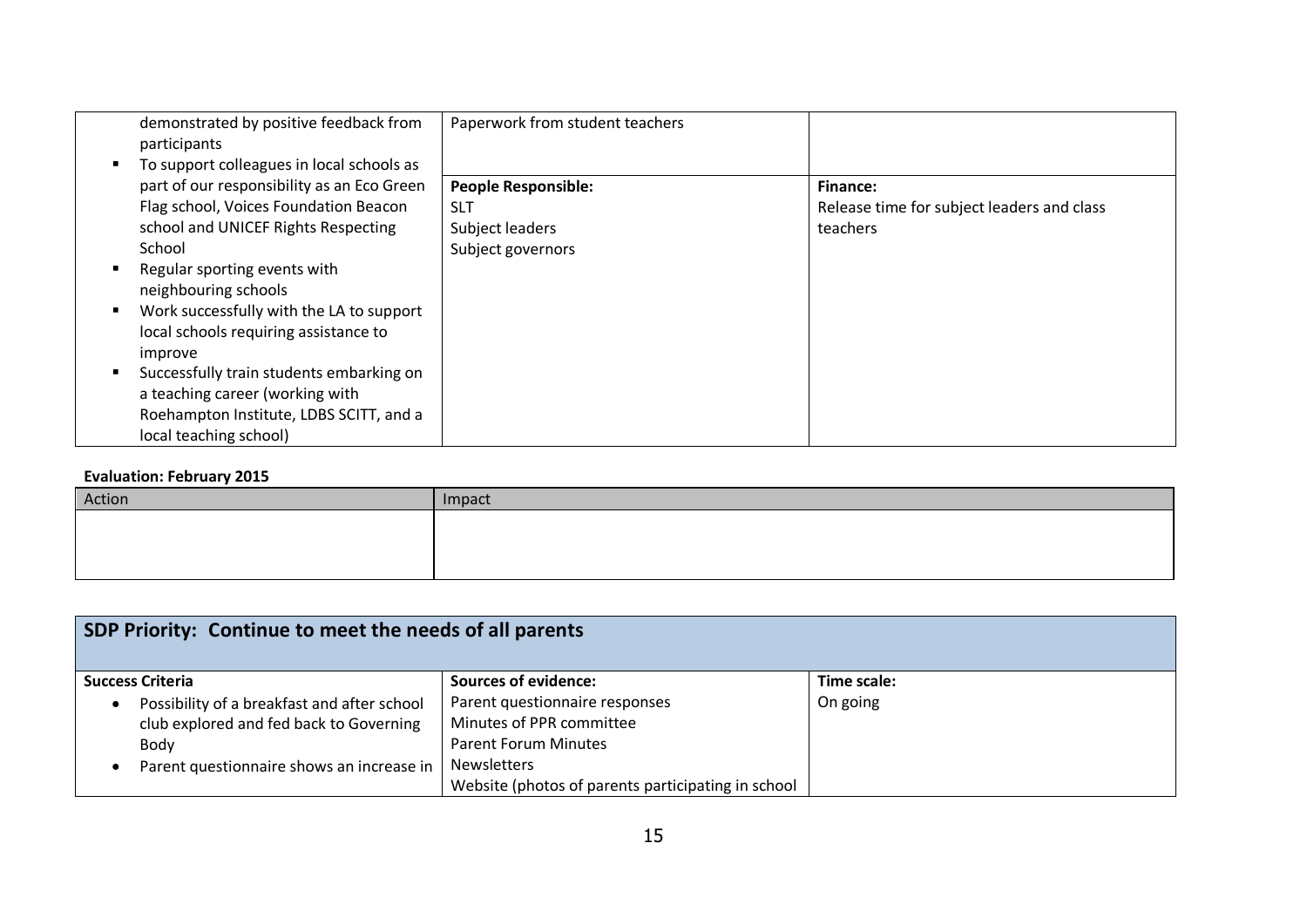| "strongly agree" responses to statements  | events)                    |          |
|-------------------------------------------|----------------------------|----------|
| related to meeting the needs of all       | <b>People Responsible:</b> | Finance: |
| parents                                   | SLT, Governing Body        |          |
| Increase in parental workshops offered by |                            |          |
| the school                                |                            |          |

| Action | Impact |
|--------|--------|
|        |        |
|        |        |
|        |        |

| SDP Priority: To ensure positive impact of CPD opportunities                                                                                                  |                                                                                                                                                |                    |
|---------------------------------------------------------------------------------------------------------------------------------------------------------------|------------------------------------------------------------------------------------------------------------------------------------------------|--------------------|
| <b>Success Criteria</b>                                                                                                                                       | <b>Sources of evidence:</b>                                                                                                                    | Time scale:        |
| Monitoring of CDP demonstrates positive<br>п<br>impact on teaching and learning<br>100% of staff attend CPD activities and<br>are able to identify the impact | Staff meeting minutes<br>CDP impact forms<br>Staff surveys<br>Individual CPD folders<br>Data<br>Observations<br>Performance management records | <b>July 2015</b>   |
|                                                                                                                                                               | <b>People Responsible:</b>                                                                                                                     | <b>Finance:</b>    |
|                                                                                                                                                               | <b>SLT</b>                                                                                                                                     | Training and cover |

| Action | Impact |
|--------|--------|
|        |        |